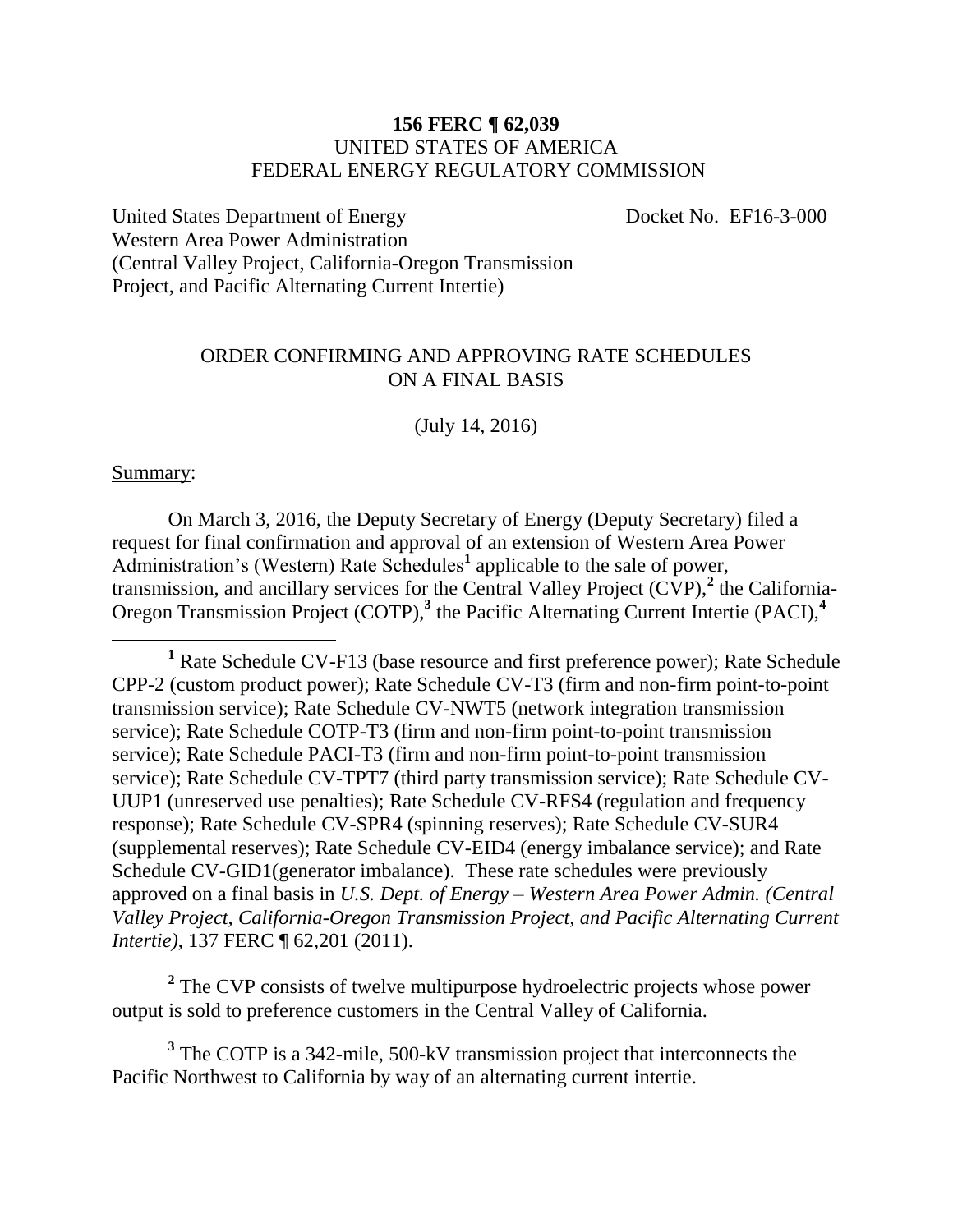and third-party transmission. The Deputy Secretary placed the rates into effect on an interim basis effective October 1, 2016 **5** and requests final confirmation and approval of the rates for the period October 1, 2016 through September 30, 2019. **6**

Notice of the application was published in the *Federal Register*,<sup>7</sup> with comments, protests, or motions to intervene due on or before April 1, 2016. The City of Redding, California; the City of Santa Clara, California; Northern California Power Agency; and the Modesto Irrigation District filed timely motions to intervene, raising no substantive issues. Notices of intervention and unopposed timely filed motions to intervene are granted pursuant to operation of Rule 214 of the Commission's Rule of Practice and Procedure (18 C.F.R. § 385.214). Any opposed or untimely filed motion to intervene is governed by the provisions of Rule 214.

## Standard of Review:

 $\overline{a}$ 

The Secretary of Energy has delegated the authority to confirm and approve Western's rates on a final basis to the Commission,<sup>8</sup> and established the scope of Commission review. The scope of Commission review is limited to:

<sup>4</sup> The PACI is a 500-kV transmission project of which Western owns a portion of the facilities.

**<sup>5</sup>** Rate Order No. WAPA-173, placing the rate schedules into effect on an interim basis, was issued on February 26, 2016, under authority delegated to the Deputy Secretary by Department of Energy Delegation Order No. 00-037.00A and 00-001.00F (Delegation Orders).

**<sup>6</sup>** Western Area Power Administration, FERC FPA Electric Tariff, Rate Schedules, [CVP Power Rate, CVP Power Rate, 1.0.0,](http://etariff.ferc.gov/TariffSectionDetails.aspx?tid=2806&sid=195324) [Custom Product Rate, Custom Product Rate,](http://etariff.ferc.gov/TariffSectionDetails.aspx?tid=2806&sid=195323)  [1.0.0,](http://etariff.ferc.gov/TariffSectionDetails.aspx?tid=2806&sid=195323) [CVP PTP Transmission Rate, CVP PTP Transmission Rate, 1.0.0,](http://etariff.ferc.gov/TariffSectionDetails.aspx?tid=2806&sid=195326) [CVP NITS](http://etariff.ferc.gov/TariffSectionDetails.aspx?tid=2806&sid=195333)  [Rate, CVP NITS Rate, 1.0.0,](http://etariff.ferc.gov/TariffSectionDetails.aspx?tid=2806&sid=195333) [COTP Transmission Rate, COTP Transmission Rate, 1.0.0,](http://etariff.ferc.gov/TariffSectionDetails.aspx?tid=2806&sid=195332) [PACI Transmission Rate, PACI Transmission Rate, 1.0.0,](http://etariff.ferc.gov/TariffSectionDetails.aspx?tid=2806&sid=195335) [3rd Party Trans. Rate, 3rd](http://etariff.ferc.gov/TariffSectionDetails.aspx?tid=2806&sid=195334)  [Party Trans. Rate, 1.0.0,](http://etariff.ferc.gov/TariffSectionDetails.aspx?tid=2806&sid=195334) [Unreserved Use Penalties, Unreserved Use Penalties, 1.0.0,](http://etariff.ferc.gov/TariffSectionDetails.aspx?tid=2806&sid=195331) [Spinning Reserve Rate, Spinning Reserve Rate, 1.0.0,](http://etariff.ferc.gov/TariffSectionDetails.aspx?tid=2806&sid=195328) [Supplemental Reserve Rate,](http://etariff.ferc.gov/TariffSectionDetails.aspx?tid=2806&sid=195327)  [Supplemental Reserve Rate, 1.0.0,](http://etariff.ferc.gov/TariffSectionDetails.aspx?tid=2806&sid=195327) [Reg & Freq Response Rate, Reg & Freq Response](http://etariff.ferc.gov/TariffSectionDetails.aspx?tid=2806&sid=195330)  [Rate, 1.0.0,](http://etariff.ferc.gov/TariffSectionDetails.aspx?tid=2806&sid=195330) Energy [Imbalance Rate, Energy Imbalance Rate, 1.0.0,](http://etariff.ferc.gov/TariffSectionDetails.aspx?tid=2806&sid=195329) [Generator Imbalance](http://etariff.ferc.gov/TariffSectionDetails.aspx?tid=2806&sid=195325)  [Rate, Generator Imbalance Rate, 1.0.0.](http://etariff.ferc.gov/TariffSectionDetails.aspx?tid=2806&sid=195325)

**7** 81 Fed. Reg. 13,355 (2016).

**8** Section 3 of the Delegation Orders.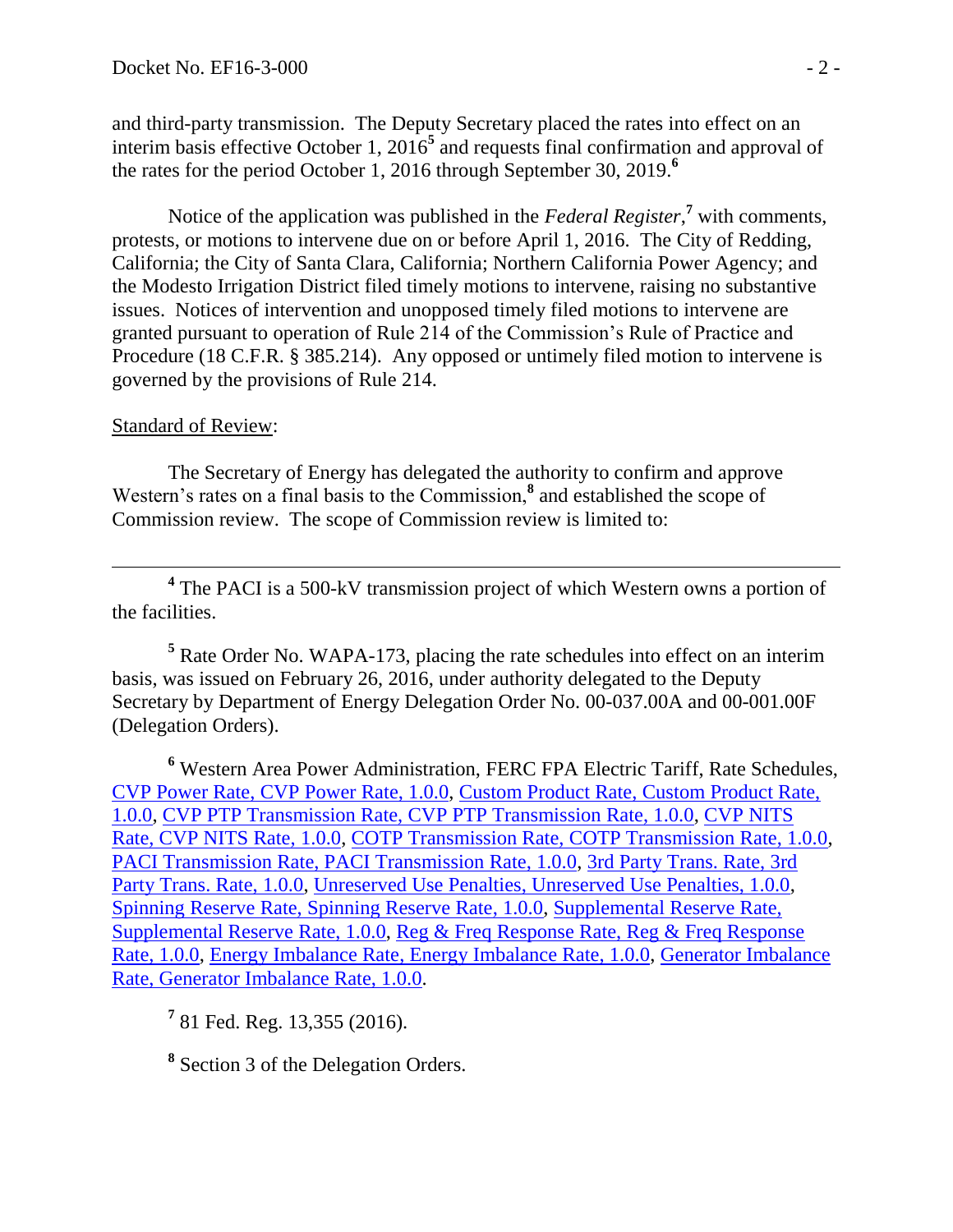- whether the rates are the lowest possible to customers consistent with sound business principles;
- whether the revenue levels generated by the rates are sufficient to recover the costs of producing and transmitting the electric energy including the repayment, within the period of cost recovery permitted by law, of the capital investment allocated to power and costs assigned by Acts of Congress to power for repayment; and
- the assumptions and projections used in developing the rate components that are subject to Commission review.**<sup>9</sup>**

The Commission is prohibited from reviewing policy judgments and interpretations of laws and regulations made by the power generating agencies.**<sup>10</sup>** The Commission may reject the rate determinations of Western's Administrator only if it finds them to be arbitrary, capricious, or in violation of the law, if they violate Department of Energy regulations (e.g., Department of Energy Order No. RA 6120.2, which prescribes financial reporting policies, procedures, and methodologies), or if they violate agreements between Western's Administrator and the applicable power generating agency. The Commission considers its role as that of an appellate body which reviews the record developed by the Administrator. In other words, the Commission does not develop a record on its own. Consequently, the Commission only affirms or remands the rates submitted to it for final review.**<sup>11</sup>**

**9** *Id*.

**<sup>10</sup>** The power generating agencies include the Bureau of Reclamation, the Army Corps of Engineers, and the International Boundary and Water Commission. These agencies build and operate various projects. The Power Marketing Administrations, such as Western, market the output of the projects.

**<sup>11</sup>** *See, e.g., U.S. Dept. of Energy – Western Area Power Admin. (Boulder Canyon Project)*, 61 FERC ¶ 61,229 at 61,844 (1992), *aff'd in relevant respects sub nom. Overton Power District No. 5 v. Watkins*, 829 F. Supp. 1523, (D. Nevada 1993), *vacated and remanded with directions to dismiss sub nom. Overton Power District No. 5 v. O'Leary*, 73 F.3d 253 (9th Cir. 1996); *U.S. Dept. of Energy – Western Area Power Admin. (Salt Lake City Area Integrated Projects)*, 59 FERC ¶ 61,058 at 61,240-41 & nn.17& 20 (1992), *reh'g denied*, 60 FERC ¶ 61,002 (1992).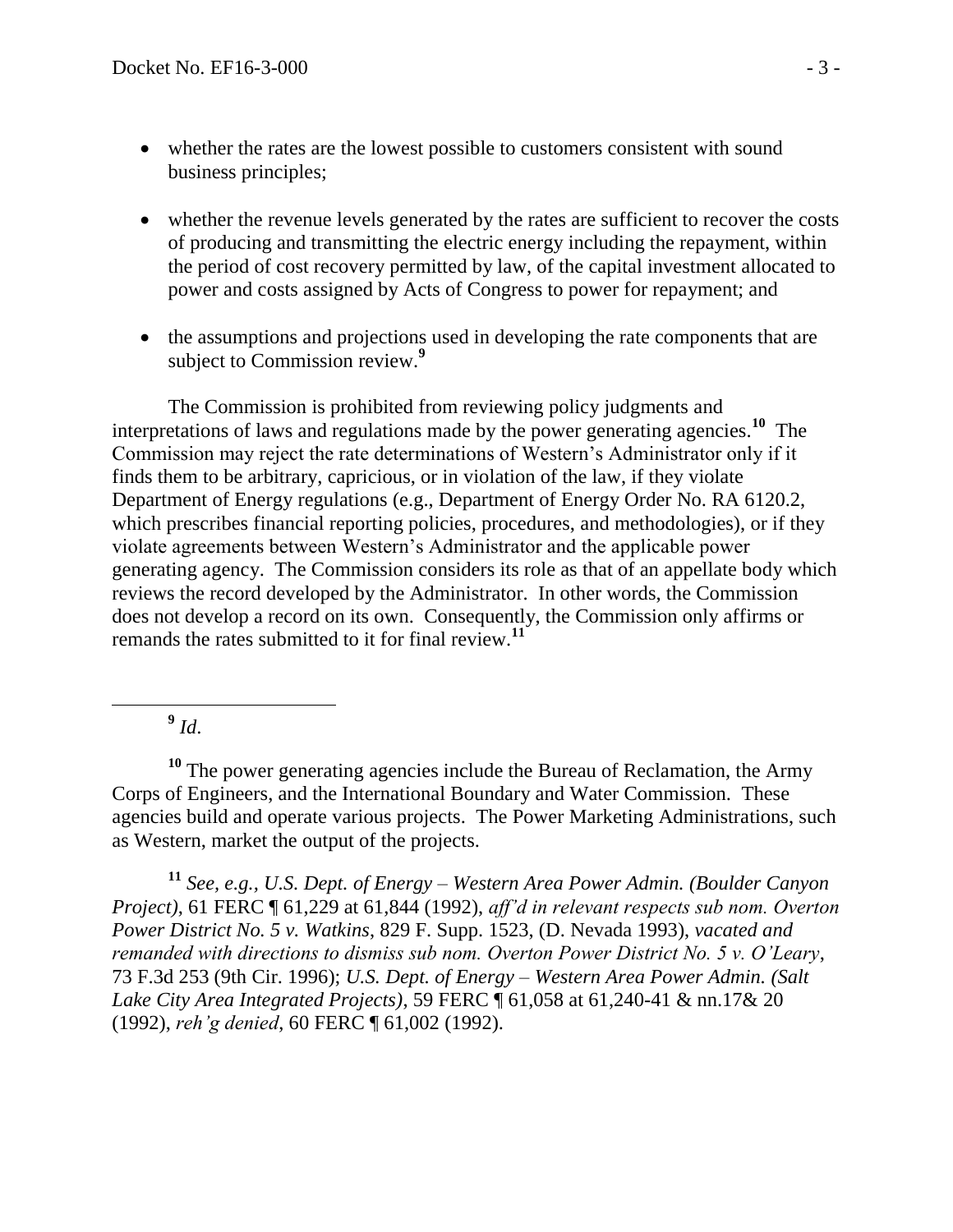# Discussion:

Western states that on August 25, 2015, it published a notice in the *Federal Register* <sup>12</sup> in which it proposed to extend, without adjustment, the existing Central Valley Project power, transmission, and ancillary services formula rates; California-Oregon Transmission Project transmission formula rate; Pacific Alternating Current Intertie transmission formula rate; and third-party transmission service formula rate.

In the instant filing, Western states that the formula rates expire on September 30, 2016; therefore, it proposes to extend previously approved Rate Schedules CV-F13, CPP-2, CV-T3, CV-NWT5, COTP-T3, PACI-T3, CV-TPT7, CV-UUPl, CV-SPR4, CV-SUR4, CV-RFS4, CV-EID4, and CV-GIDl through September 30, 2019. Western states that the rates and revenue requirements resulting from the approved formula rate methodologies are recalculated each year, based on updated financial and operational data. Western contends that the existing formula rates provide sufficient revenue to repay all annual expenses, including interest expense, and to repay capital investments within the allowable periods, thus ensuring repayment within the cost recovery criteria set forth in Department Of Energy Order No. RA 6120.2.

Our review indicates that Western's total revenues to be collected under the proposed rates will be sufficient to recover Western's costs of producing and transmitting the power and energy, including the recovery of the remaining federal investment, with interest, over the remaining repayment period. Moreover, since the revenues generated by the proposed rates recover no more than Western's annual costs and the remaining federal investment, the rates are the lowest possible to customers.

Since, Western rates are consistent with the standards of review delegated to the Commission by the Secretary of Energy, they merit final confirmation and approval.

# The Director:

Confirms and approves on a final basis an extension of Western's Rate Schedules CV-F13, CPP-2, CV-T3, CV-NWT5, COTP-T3, PACI-T3, CV-TPT7, CV-UUP1, CV-RFS4, CV-SPR4, CV-SUR4, CV-EID4, and CV-GID1 for the period October 1, 2016 through September 30, 2019.

**<sup>12</sup>** 80 Fed. Reg. 51,556 (2015)